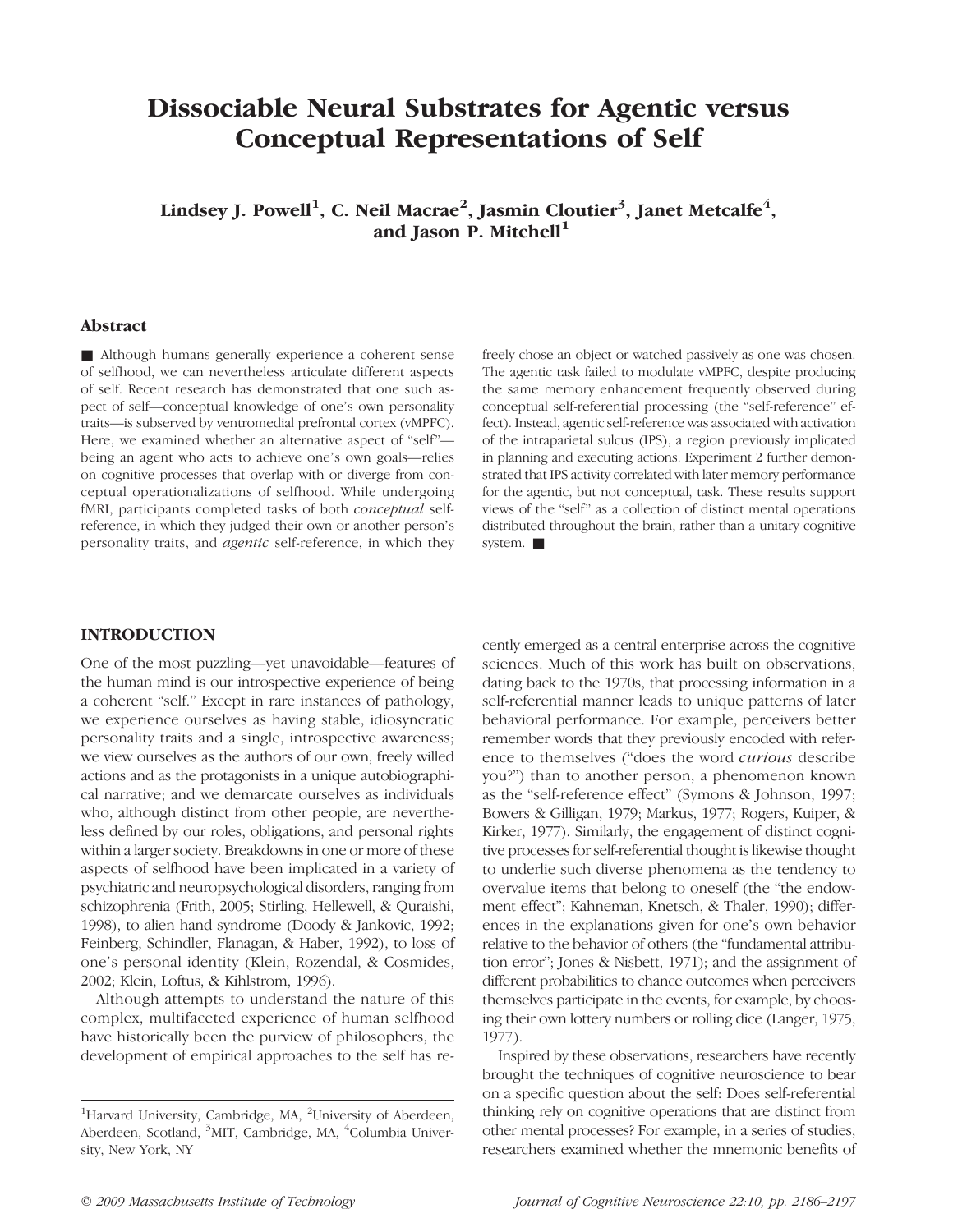self-referential processing come about because of differences in the neural systems deployed when thinking about self and others (Heatherton et al., 2006; Macrae, Moran, Heatherton, Banfield, & Kelley, 2004; Kelley et al., 2002). Providing evidence in favor of such a dissociation, these researchers described a region of ventromedial prefrontal cortex (vMPFC) that is engaged preferentially during introspection about one's own personality traits (compared to those of another person), and, moreover, in which activity during encoding predicts whether self-relevant information will later be remembered or forgotten. To the extent that such neural dissociations reflect corresponding differences in cognitive processing, these data suggest that selfreference does, indeed, engage a unique set of mental operations.

More recent neuroimaging findings have further suggested that a number of different aspects of self all converge on MPFC. For example, in addition to its role in conceptual judgments about one's personality, this region contributes to autobiographical memory (Maguire, 2001), monitoring one's own thoughts (Mason et al., 2007), reporting one's attitudes (Mitchell, 2009b), and the subjective experience of emotion (Phan, Wager, Taylor, & Liberzon, 2002). Indeed, such findings have prompted a number of researchers to posit a general role for MPFC (and related midline cortical regions) in subserving "the self," broadly construed (Schneider et al., 2008; Uddin, Iacoboni, Lange, & Keenan, 2007; Northoff & Bermpohl, 2004; cf. Gillihan & Farah, 2005).

Recent cognitive work has likewise suggested the unity of self, by demonstrating that different kinds of selfreferential processing can produce common behavioral effects. For example, extending the classic self-reference effect in memory, Cloutier and Macrae (2008) demonstrated enhanced recall for self-relevant information with a task in which participants alternated between freely acting over an item (choosing numbered slips of paper from a bowl) and passively watching another person perform the same task. That is, situations in which participants experienced agency—the sense of acting deliberately and freely on an object of one's choice—were associated with the same augmented memory performance as situations, studied since the 1970s, in which they introspect conceptually about their personality traits and dispositions.

However, commentators since William James (1890) have highlighted the complex and paradoxical nature of the self. Although we typically experience "self" as a singular entity, we can nevertheless conceive of and articulate different aspects of selfhood (also see Boyer, Robbins, & Jack, 2005; Gallagher, 2000; Humphrey, 2000; Neisser, 1988). This recognition of the multifaceted nature of our first-person experience has prompted a critical question about the cognitive architecture underlying the various aspects of self: Does our overall sense of selfhood emerge from a single, discrete set of mental processes or is the "self" better conceptualized as a confederacy of different cognitive mechanisms, each performing some unique function? In

other words, having established that at least some experiences of selfhood rely on cognitive processes distinct from non-self-referential mentation, researchers have begun to ask a second-level question about dissociations among different aspects of self: Do the various experiences of self draw on a single set of processes that are specialized for representing self-relevant information, or do different aspects of self draw on distinct cognitive mechanisms?

Indeed, there are several reasons to suspect that agentic aspects of self will differ in important respects from the more "conceptual" and autobiographic aspects of self that have been linked to MPFC. Recently, researchers have implicated MPFC in tasks that require the suspension of current, externally directed processing in favor of internally focused mentation that is detached from the immediate perceptual environment (for review, see Mitchell, 2009a; Buckner & Carroll, 2007). Consistent with these observations, the aspects of self known to rely on MPFC involve exactly this kind of introspective, abstract, and context-free processing; for example, autobiographical memory requires that one transcend the current situation and mentally simulate the past, whereas thinking about one's personality traits demands integration over a lifetime of relevant episodes in which a particular trait could be expressed. In contrast, the sense of oneself as an agent is inherently tied to the here-and-now. As defined by Wegner (2002), our conscious sense of agency is "experienced when we perform an action—actions feel willed or not, and this feeling of voluntariness or doing a thing 'on purpose' is an indication of conscious will" (p. 3). Successful recognition of oneself as the free author of an action requires attention not only to one's current movements but to the effects of such behavior on the external environment. A sense of agency cannot be achieved through detachment from the immediate perceptual context, but only arises out of the coupling of internal goals with their consequences in the environment.

Hence, despite the empirical consensus that "the self" broadly relies on midline structures such as MPFC, we hypothesized that conceptual and agentic aspects of selfhood will rely on distinct cognitive processing and underlying neural substrates. In the current studies, we specifically asked whether the common mnemonic effects of conceptual and agentic self-reference draw, in turn, on common or distinct cognitive processing. Participants completed a standard task of conceptual self-knowledge, in which they alternately judged how well various trait adjectives describe either themselves or a familiar other. In addition, participants completed a second task designed to manipulate the subjective sense of acting agentically toward a specific object. Following the earlier demonstrations by Cloutier and Macrae (2008), this agentic self-reference task alternately required participants to select an object (computerized cards that "turned over" to reveal a word) or obliged them to watch passively as another player selected one. As in the sizeable number of studies that have examined the neural basis of conceptual self-referential processing, we expected to observe greater activity in vMPFC during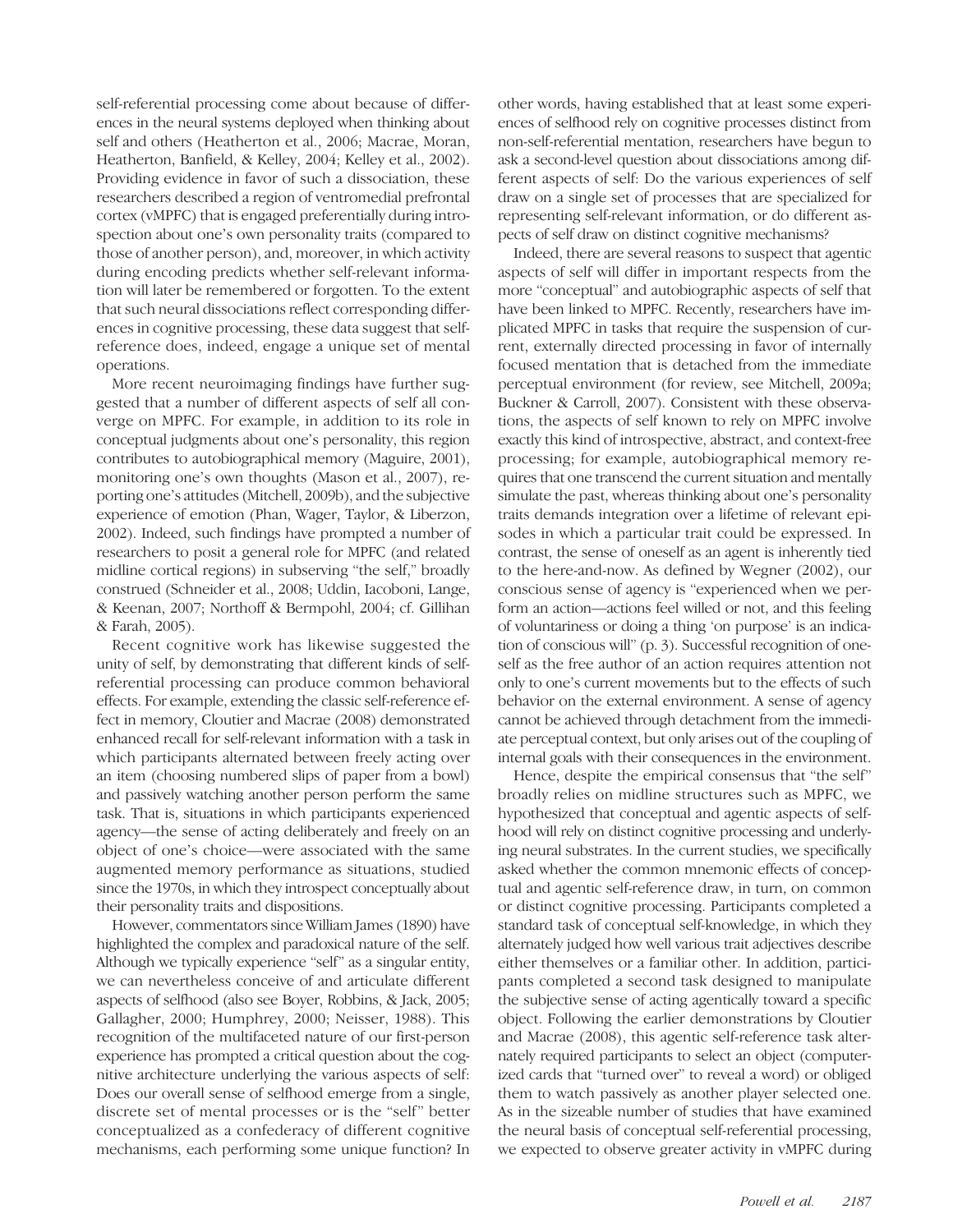judgments of one's personality than the personality of another person (Ames, Jenkins, Banaji, & Mitchell, 2008; Jenkins, Macrae, & Mitchell, 2008; D'Argembeau et al., 2007; Zhu, Zhang, Fan, & Han, 2007; Heatherton et al., 2006; Mitchell, Macrae, & Banaji, 2006; Moran, Macrae, Heatherton, Wyland, & Kelley, 2006; Lou et al., 2004; Macrae et al., 2004; Schmitz, Kawahara-Baccus, & Johnson, 2004; Johnson et al., 2002; Kelley et al., 2002; Zysset, Huber, Ferstl, & von Cramon, 2002). Critically, to the extent that agentic self-referential processing relies on a similar set of cognitive processes, we also expected to observe similar modulation of vMPFC activity associated with items selected by oneself versus those selected by another person on the agentic selfreference task. In contrast, if one's subjective sense of agency relies on different cognitive processing than one's conceptual self-knowledge, we expected to observe a reliable neural dissociation between the regions modulated by self versus other across the two tasks.

## METHODS

#### **Participants**

Participants were right-handed, native English speakers with no history of neurological problems who gave consent in a manner approved by the Human Studies Committee of the Massachusetts General Hospital. Experiment 1 included 13 participants (9 women; mean age = 20 years; range = 18–24 years). Experiment 2 included 18 participants (8 women; mean age =  $20$  years; range =  $18-31$  years), in addition to two participants who were excluded due to a technical error that prevented data analysis.

#### Behavioral Procedure

#### Agentic Self-reference Task

During scanning, participants alternately selected items from a set of 52 "cards" or watched as a computerized partner selected an item. Cards were depicted as white, numbered rectangles presented on a black background. At the beginning of each trial, participants viewed a prompt reading either "YOU" or "COMPUTER" in the middle of the screen, which indicated whether the participant or the computer was to select a card. This prompt was displayed for 1 sec and was then replaced by four cards displayed horizontally across the screen (Figure 1). During "self" trials, participants selected a card by pressing one of four response buttons with their right hand. Participants were obliged to make their response within a window of 2 sec, after which the selected card was "turned over" to reveal a word. If the participant failed to select a card during the 2-sec response window, the computer randomly picked the card to reveal; such trials were excluded from subsequent analyses (on average, 8% of trials across both experiments). During "other" trials, participants were asked to press a fifth button with their right thumb, but were informed that this button press would not affect which card



Figure 1. A schematic diagram of trials from the agentic self task. Participants first saw a cue ("YOU" or "COMPUTER") for 1 sec indicating whether they were going to select a card or the computer was. Subsequently, four numbered cards were presented for 2 sec, during which time participants selected a card if it was their turn or pressed a dummy key if it was not. Finally, the number on one of the cards disappeared and was replaced by a word for 2 sec. Following YOU cues (self trials), the word appeared on the card selected by the participant; following COMPUTER cues (other trials), the word appeared on a randomly selected card.

was selected by the computer. After 2 sec, a randomly selected card was "turned over" by the computer. For both trial types, the word remained onscreen for 2 sec, after which the trial ended. In Experiment 1, the set of words comprised a list of positive and negative trait adjectives, whereas in Experiment 2, the stimulus set comprised a list of abstract and concrete nouns. Although the location of the word on "self" trials was determined by participants' selection, the order in which words appeared was predetermined by a randomized computer algorithm.

The numbering of the cards began with "1" and proceeded consecutively such that the four cards shown on the first turn were labeled 1 through 4, the four cards shown on the second turn were labeled 5 through 8, and so on. Once the last four cards had been shown, cards were shown from the beginning of the deck, with the exception that cards that had been selected by the participant or the computer in previous turns were removed from the deck (e.g., if the "2" card had been selected on the first trial, the 14th trial would consist of the cards "1" "3" "4," and "5"). In this way, participants were given the sense that they were choosing a specific card to reveal a specific word. Trials continued to iterate through the deck until all cards had been chosen (i.e., 52 trials). Participants completed two such runs in Experiment 1 (52 self and 52 other trials) and four runs in Experiment 2 (104 self and 104 other trials), each of which was 392 sec in length. To optimize estimation of the event-related fMRI response, trials were intermixed in a pseudorandom order and separated by a variable interstimulus interval (2000–10000 msec; Dale,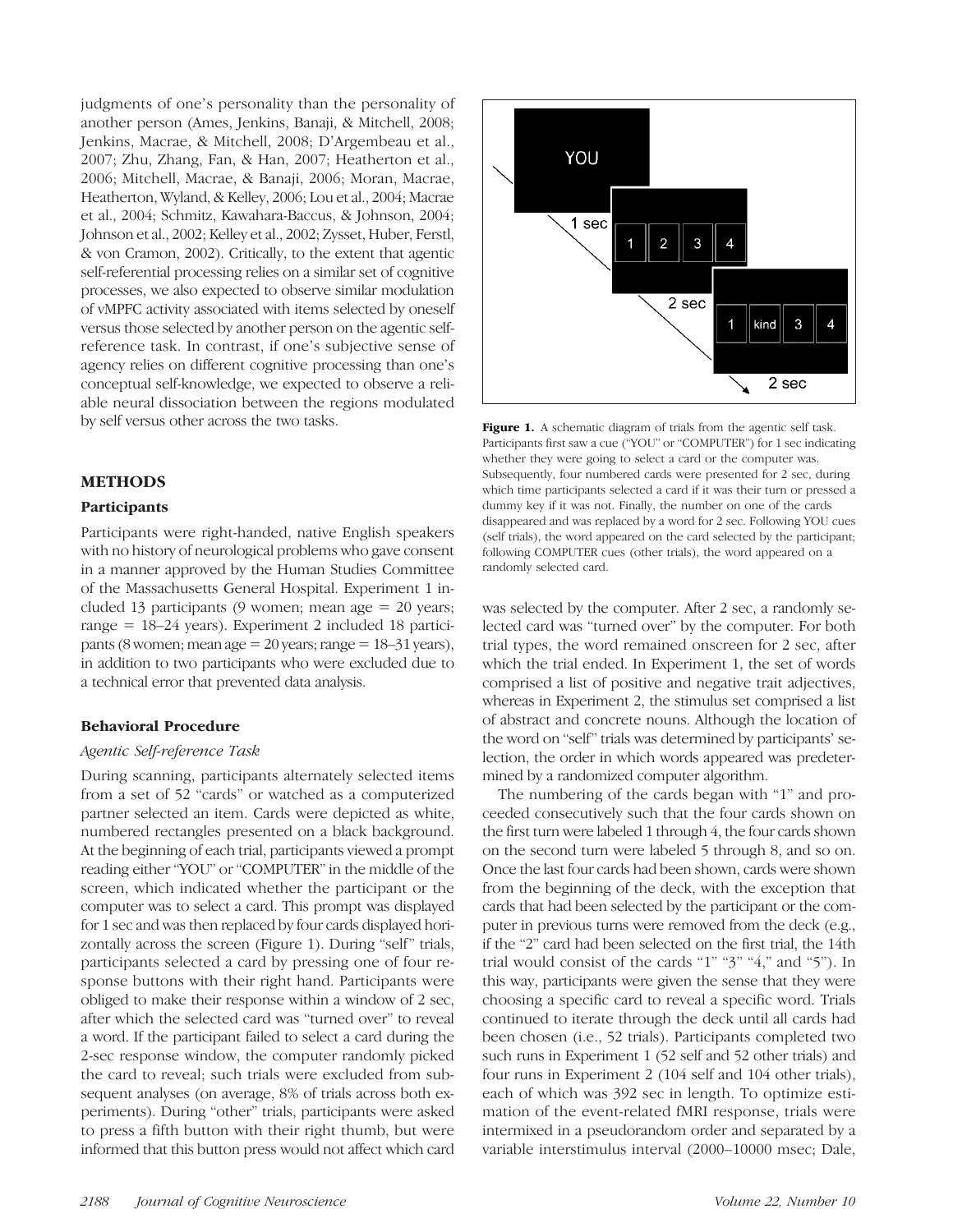1999), during which participants passively viewed a fixation crosshair.

## Conceptual Self-reference Task

All participants in Experiment 1 and 15 participants in Experiment 2 also completed two runs of the conceptual self-reference task used by Heatherton et al. (2006), Moran et al. (2006), Macrae et al. (2004), and Kelley et al. (2002). On each trial, subjects saw a positive or negative trait adjective and were asked to judge either how well the word described themselves or how well it described then-president George W. Bush by choosing a number from 1 ( poor descriptor) to 4 (good descriptor). The target word and a cue indicating either self or Bush were displayed in white text on a black background. Each trial lasted 4 sec, and each run consisted of 50 trials (25 of each question type), again intermixed in a pseudorandom order and separated by a variable interstimulus interval (400–8000 msec), for a total run length of 260 sec.

## Recognition Memory Test

Immediately after scanning, participants from Experiment 1 completed a surprise recognition memory test for the words they had seen in both the agentic and conceptual self-processing tasks. This memory test comprised a random-ordered presentation of the 104 old words from the agentic self-reference task, the 100 words from the conceptual self-reference task, and 208 novel foils that had not appeared during scanning. For each trial, participants were simply asked to press one of two computer keys to indicate whether the word was "old" or "new." The memory test proceeded in a self-paced manner.

Participants in Experiment 2 completed a similar surprise recognition memory test that comprised a randomly ordered presentation of the 208 words that they had seen during the agentic self-reference task only, along with 208 novel foils. This memory test was administered immediately after the completion of the agentic self-reference task, while participants were still in the scanner (during the collection of the structural data). Participants were given three response options: "old" with high confidence; "old" with low confidence; and "new." Following earlier studies that have examined the neural correlates of successful encoding (Davachi, Mitchell, & Wagner, 2003; Brewer, Zhao, Desmond, Glover, & Gabrieli, 1998; Kelley et al., 1998; Wagner et al., 1998), subsequent memory analysis was restricted to items judged "new" or that were remembered with high confidence, so as to ensure that "old" responses truly reflected recollection of the earlier word rather than including serendipitously correct guesses.

## Imaging Procedure

Experiment 1 was conducted using a 1.5-Tesla Siemens Avanto scanner with a standard head coil. A high-resolution

T1-weighted structural scan (MP-RAGE) preceded the four functional runs. Experiment 2 was conducted using a 3.0-Tesla Trio scanner with a standard head coil. A highresolution T1-weighted structural scan (MP-RAGE) was conducted following the four functional runs for the agentic self-reference task and preceding the two functional runs for the conceptual self-reference task. Across both experiments, functional runs used a gradient-echo, echo-planar pulse sequence (TR =  $2 \text{ sec}$ ; TE =  $35 \text{ m}$ ;  $3.75 \times 3.75$  in-plane resolution; 26 axial slices; 5 mm thick; 1 mm skip). Each functional run for the agentic selfprocessing task comprised 196 volume acquisitions, whereas each functional run for the conceptual self-processing task comprised 130 volume acquisitions. Stimuli were projected with an Apple MacBook laptop running MATLAB v7.4 and PsyScope for OS X (L. Bonatti, International School of Advanced Studies, Trieste, Italy) onto a screen at the end of the magnet bore that participants viewed by way of a mirror mounted on the head coil. A pillow and foam cushions were placed inside the head coil to minimize head movement.

# Data Analysis

fMRI data were preprocessed and analyzed using SPM2 (Wellcome Department of Cognitive Neurology, London, UK). First, functional data were time-corrected for differences in acquisition time between slices for each wholebrain volume and realigned to correct for head movement. Functional data were then transformed into a standard anatomical space (3-mm isotropic voxels) based on the ICBM 152 brain template (Montreal Neurological Institute, MNI). Normalized data were then spatially smoothed (8 mm FWHM) using a Gaussian kernel. Statistical analyses were performed using the general linear model, in which trials were modeled using a canonical hemodynamic response function, its temporal derivative, and additional covariates of no interest (a session mean and a linear trend). Comparisons of interest were implemented as linear contrasts using a random-effects model. Regions of interest were identified using a statistical criterion of 25 or more contiguous voxels at a voxelwise threshold of  $p < .001$ . This cluster size was selected on the basis of a Monte Carlo simulation (S. Slotnick, Boston College) of our brain volume, which found that this cluster extent cutoff provided an experiment-wise threshold of  $p < 0.05$ , corrected for multiple comparisons. Additional statistical comparisons between conditions were conducted using ANOVA procedures on the parameter estimates associated with each trial type.

# RESULTS

## Experiment 1

## Behavioral Data

To examine participants' memory for items encountered during the agentic and conceptual self-processing tasks, we first calculated a corrected recognition score for each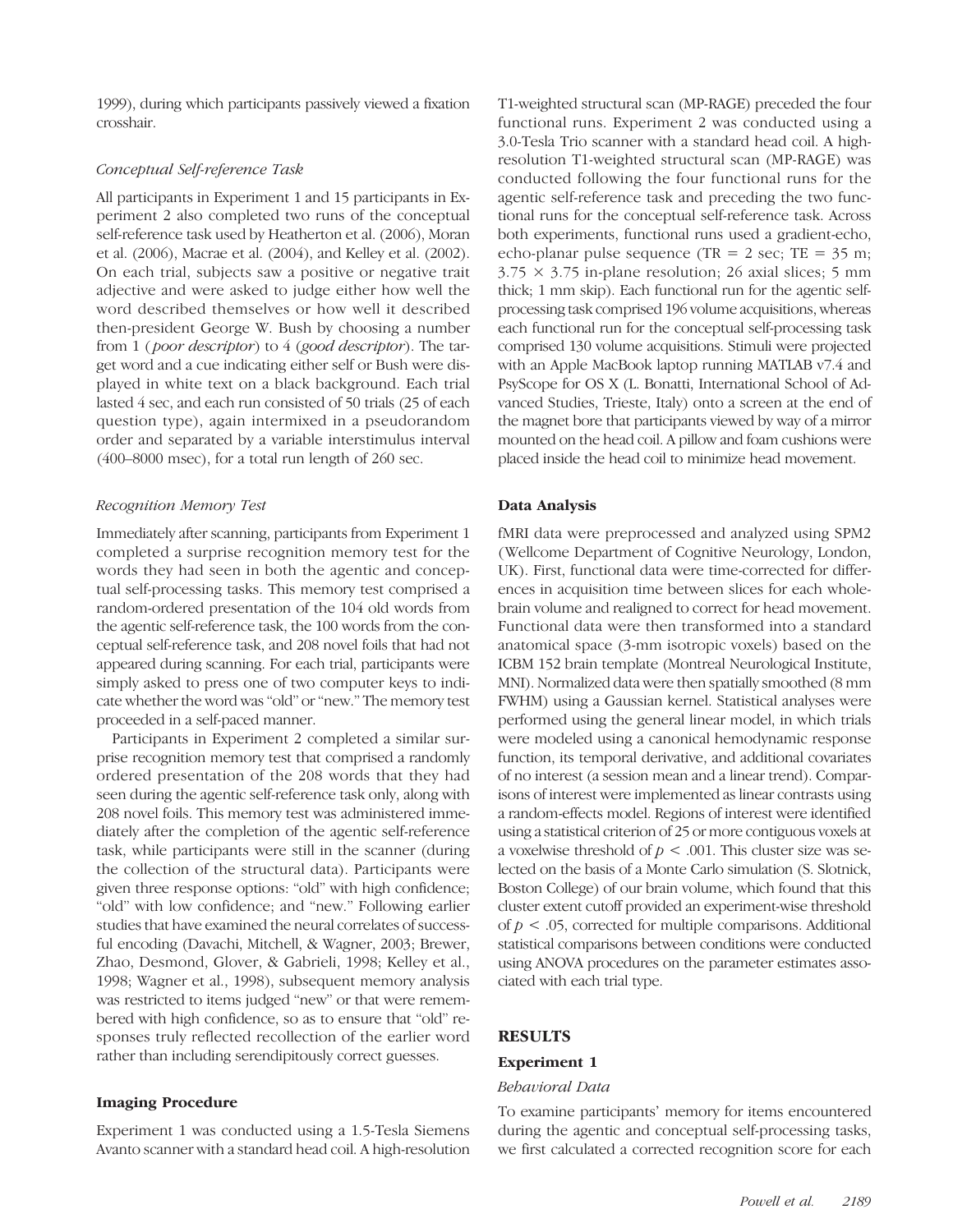participant as the proportion of previously presented items that were correctly judged to be old (hits) minus the proportion of novel items that were erroneously judged to be old (false alarms). Replicating demonstrations of enhanced memory for items processed self-referentially (Symons & Johnson, 1997), participants demonstrated better memory on the conceptual self-reference task for trials on which they judged how well an adjective described themselves  $(M = 0.54, SD = 0.15, range = 0.23$  to 0.77) than another person ( $M = 0.45$ ,  $SD = 0.18$ , range = 0.21 to 0.77)  $[t(12) = 3.70, p < .01, \text{ Cohen's } d = 1.07; \text{ see Table 1}.$  Likewise, replicating the results of Cloutier and Macrae (2008), participants demonstrated better memory on the agentic self-reference task for trials on which they selected a card  $(M = 0.21, SD = 0.12, range = -0.02$  to 0.37) than those on which the computer randomly selected one  $(M = 0.11)$ ,  $SD = 0.08$ , range = 0.0 to 0.25)  $[t(12) = 3.85, p < .003,$  $d = 1.11$ . On the conceptual task, participants were significantly faster to make judgments during self trials  $(M =$ 1739 msec,  $SD = 137$ ) than other trials ( $M = 1837$  msec,  $SD = 193$ )  $[t(12) = 2.79, p < .05, d = 0.81]$ . No comparable analysis of response latencies was possible for the agentic task because participants were asked to make a meaningful response only on self trials.

## fMRI Data

Using a whole-brain, random-effects analysis, we identified brain regions that were more active for the comparison of

Table 1. Proportion of "Old" Responses by Trial Type during the Recognition Tests in Experiments 1 and 2

| Experiment 1 |              |                 |  |  |  |  |
|--------------|--------------|-----------------|--|--|--|--|
|              | Agentic Task | Conceptual Task |  |  |  |  |
| Self         | 0.43(0.16)   | 0.77(0.11)      |  |  |  |  |
| Other        | 0.34(0.12)   | 0.68(0.14)      |  |  |  |  |
| Novel        | 0.22(0.12)   | 0.23(0.10)      |  |  |  |  |
|              |              |                 |  |  |  |  |

| Experiment 2 |                 |                |  |  |  |  |
|--------------|-----------------|----------------|--|--|--|--|
|              | High Confidence | Low Confidence |  |  |  |  |
| Self         | 0.44(0.14)      | 0.27(0.16)     |  |  |  |  |
| Other        | 0.36(0.17)      | 0.30(0.19)     |  |  |  |  |
| Novel        | 0.13(0.12)      | 0.33(0.21)     |  |  |  |  |

Values in parentheses represent the standard deviations associated with each trial type. The proportion of "old" responses to novel items is the false alarm rate; corrected recognition scores were calculated by subtracting these values from the corresponding proportion of old responses to words previously presented as either self or other trials. In Experiment 2, participants only completed the recognition memory test for items presented during the agentic task. Responses from this experiment are presented separately for "old" responses accompanied by high and low confidence.

Table 2. Peak Voxel, Brodmann's Area, and Number of Voxels for Brain Regions Obtained from the Random-effects Contrast of Self and Other Trials on the Conceptual Self-reference Task,  $p < .05$ , Corrected (Experiment 1)

| Region                              | $\mathcal{X}% _{0}$ | $\mathcal V$      | $\boldsymbol{z}$ | ΒA       | Voxels | $\bar{t}$ |
|-------------------------------------|---------------------|-------------------|------------------|----------|--------|-----------|
| Self > Other                        |                     |                   |                  |          |        |           |
| <b>vMPFC</b>                        | 4                   | 32                | 6                | 24       | 658    | 7.56      |
| Lateral occipito-temporal<br>sulcus | 44                  | $-58$             |                  | $-6$ 37  | 475    | 14.10     |
| Cerebellum                          | 26                  |                   | $-44 - 46$       |          | 103    | 5.99      |
|                                     | 26                  | $-44$             | $-20$            |          | 61     | 5.69      |
|                                     |                     | $-16$ $-46$ $-16$ |                  | $\equiv$ | 100    | 5.58      |
| Postcentral gyrus                   |                     | $64 - 30$         | 34               | 40       | 76     | 5.80      |
| L Superior temporal<br>sulcus       |                     | $-58$ $-28$       | 18               | 42       | 39     | 4.90      |
| L Inferior frontal gyrus            | $-60$               | $\overline{0}$    | 12               | 6        | 37     | 6.72      |
| R Superior temporal<br>sulcus       |                     | $64 - 34$         |                  | 20 42    | 36     | 4.97      |
| Occipital cortex                    |                     | $-24 - 86$        | 26               | 31       | 32     | 4.67      |
| Putamen                             | $-16$               | 8                 | $-8$             |          | 34     | 5.16      |
| Cingulate sulcus                    |                     | $6 -32$           | 52               | - 6      | 30     | 4.86      |
|                                     |                     | $-10$ $-28$       | 44               | 31       | 30     | 4.73      |
| Other > Self                        |                     |                   |                  |          |        |           |
| Inferior temporal sulcus            | $-62$               | $-8$              | $-26$            | 20       | 39     | 6.60      |
| Orbital gyrus                       | $-48$               | 30                | $-14$            | 47       | 28     | 5.00      |

t values reflect the statistical difference between the two conditions, as computed by SPM2. Coordinates refer to the MNI stereotaxic space. BA = Brodmann's area; vMPFC = ventromedial prefrontal cortex;  $R = right$ ;  $L = left$ .

self > other on the conceptual self-reference task. Replicating earlier results, greater BOLD signal was observed for self than other trials in an extensive region of vMPFC (comprising 658 voxels centered at an MNI coordinate of 4, 32, 6); additional regions of differential activation included the posterior extent of the inferior temporal gyrus, left inferior frontal gyrus, posterior cingulate, and right motor cortex (Table 2). To examine whether agentic self-referential processing draws on the same processes as those tapped by the conceptual self-reference, we then examined the response in this vMPFC region during the agentic self-reference (card-selection) task. No difference between self-selected and other-selected cards was observed (Figure 1)  $[t(12) =$ 0.76, *ns*,  $d = 0.22$ , suggesting that one's agentic sense of self did not draw on the same cognitive processes as those engaged by conceptual self-reference. That vMPFC response was modulated differently by conceptual and agentic self-reference was confirmed by a significant twoway interaction of Task (conceptual, agentic)  $\times$  Chooser (self, other)  $[F(1, 12) = 14.75, p < .003, d = 1.11]$ .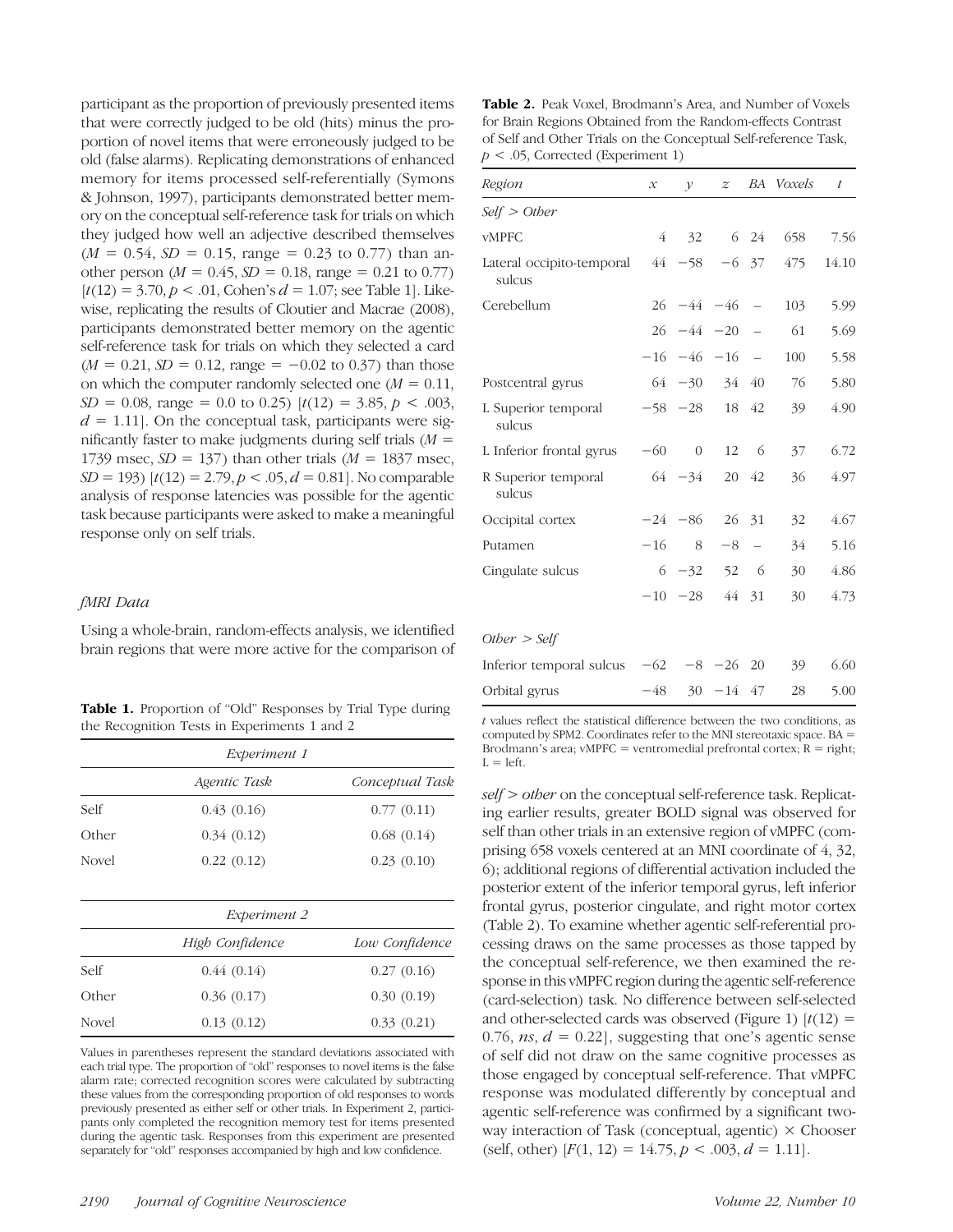Which brain regions were modulated by the agentic selfreference task? To address this question, we used a wholebrain, random-effects analysis to identify the pattern of BOLD response that differentiated between self > other trials on the agentic task. This contrast revealed bilateral anterior intraparietal sulcus (IPS) and right-lateralized regions of the middle and superior frontal gyrus (Table 3), but no differences in medial prefrontal cortex. These four regions were subsequently examined for differences between self and other on the conceptual self-reference task. Specifically, the parameter estimates associated with self (conceptual) and other (conceptual) were extracted from these regions, and ANOVA was used to test for differences between the two trial types. In none of these four regions did we observe any difference between self and other on the conceptual task (all four observed  $p$  values were >.47). That the response of these regions was modulated differently by conceptual and agentic self-reference was confirmed by significant two-way interactions of Task (conceptual, agentic)  $\times$  Chooser (self, other) in all regions identified by the agentic task (all  $Fs > 6.45$ ; all  $ps < .03$ ). We further observed significant three-way Region  $\times$  Trial

Table 3. Peak Voxel, Brodmann's Area, and Number of Voxels for Brain Regions Obtained from the Random-effects Contrast of Self and Other Trials on the Agentic Self-reference Task,  $p < .05$ , Corrected (Experiment 1)

| Region                   | $\mathcal X$ | $\mathcal V$ | $\boldsymbol{z}$ | BA                | Voxels | $\boldsymbol{t}$ |
|--------------------------|--------------|--------------|------------------|-------------------|--------|------------------|
| Self > Other             |              |              |                  |                   |        |                  |
| R Intraparietal sulcus   | 44           | $-48$        | 50               | 40                | 265    | 5.74             |
| R Middle frontal gyrus   | 46           | 28           | 30               | 9                 | 117    | 5.92             |
| L Intraparietal sulcus   | $-48$        | $-44$        | 50               | 40                | 35     | 4.99             |
| R Superior frontal gyrus | 24           | 4            | 56               | 6                 | 26     | 5.13             |
| Other $>$ Self           |              |              |                  |                   |        |                  |
| L Occipital cortex       | $-34$        | $-72$        | 24               | 39                | 232    | 9.79             |
|                          | $-10$        | $-96$        | 14               | 18                | 149    | 6.06             |
|                          | $-10$        | $-80$        | $\overline{0}$   |                   | 28     | 5.66             |
| R Occipital cortex       | 20           | $-94$        | 10               | 18                | 111    | 7.45             |
|                          | 20           | $-82$        | $-16$            | 18                | 31     | 5.04             |
|                          | 16           | $-88$        | 30               | 19                | 47     | 5.03             |
| Superior temporal sulcus | $-60$        | $-16$        | $-14$            | 21                | 172    | 8.47             |
| Supramarginal gyrus      | $-58$        | $-58$        | 10               | 39                | 162    | 6.07             |
| Putamen                  | $-32$        | $-4$         | 6                | $\qquad \qquad -$ | 92     | 5.93             |
| Parahippocampal gyrus    | $-26$        | $-48$        | $-8$             | 19                | 67     | 8.65             |
| Cerebellum               | 2            |              | $-52 -24$        |                   | 37     | 5.58             |
| Precentral gyrus         | $-26$        | $-40$        | 74               | 2                 | 29     | 5.68             |
| Insular gyrus            | $-36$        |              | $-6$ $-18$       | 21                | 25     | 4.73             |

type  $\times$  Task interactions when comparing vMPFC data with each of these regions, all  $Fs > 43.5$ , all  $ps < 10^{-5}$ , demonstrating that the pattern of conceptual self > other modulations was qualitatively different in vMPFC than in the four regions isolated by the agentic self-reference task (Figure 2).

#### Experiment 2

To test whether brain regions isolated by the agentic self task played a functionally important role in encoding a representation of one's goals and actions, Experiment 2 examined whether the response in such regions during the agentic task correlated with subsequent memory for items selected by participants. Each participant's performance on a test of memory for items in the card selection task was used to retroactively conditionalize encoding items into those that were subsequently remembered versus those that were subsequently forgotten as a function of whether the item had been selected by the participant or by the computer. To the extent that regions such as the IPS play an important, selective role in representing the agentic self, activity in those regions should distinguish between remembered versus forgotten items, but only for those that were initially selected agentically and not for computer-selected items.

#### Behavioral Data

Analysis of corrected recognition scores again confirmed that memory performance was better for items that participants self-selected ( $M = 0.26$ ,  $SD = 0.29$ , range = -0.16 to 0.82) than those randomly selected by the computer  $(M = 0.21, SD = 0.30, range = -0.10 \text{ to } 0.81)$  [t(17) = 2.14,  $p < .05$ ,  $d = 0.52$ ; Table 1. As in Experiment 1, on the conceptual task, participants were significantly faster to make judgments during self trials  $(M = 1739$  msec,  $SD =$ 164) than other trials ( $M = 1884$  msec,  $SD = 244$ )  $[t(15) =$  $3.45, p \lt 0.01, d = 0.99$ .

## fMRI Data

A whole-brain, random-effects comparison of all self > other trials on the agentic self-reference task replicated the results of Experiment 1, again identifying bilateral regions of the IPS that were associated with a significantly greater response for trials on which participants agentically selected a card versus those on which they passively watched the computer select one. Additional loci were identified in the bilateral superior and middle frontal gyri. In general, the size of the regions identified from this contrast was more extensive than those observed in Experiment 1, most likely the result of the greater statistical power provided by a larger sample of participants and greater number of trials in Experiment 2, as well as the stronger field strength at which this experiment was conducted (see Table 4).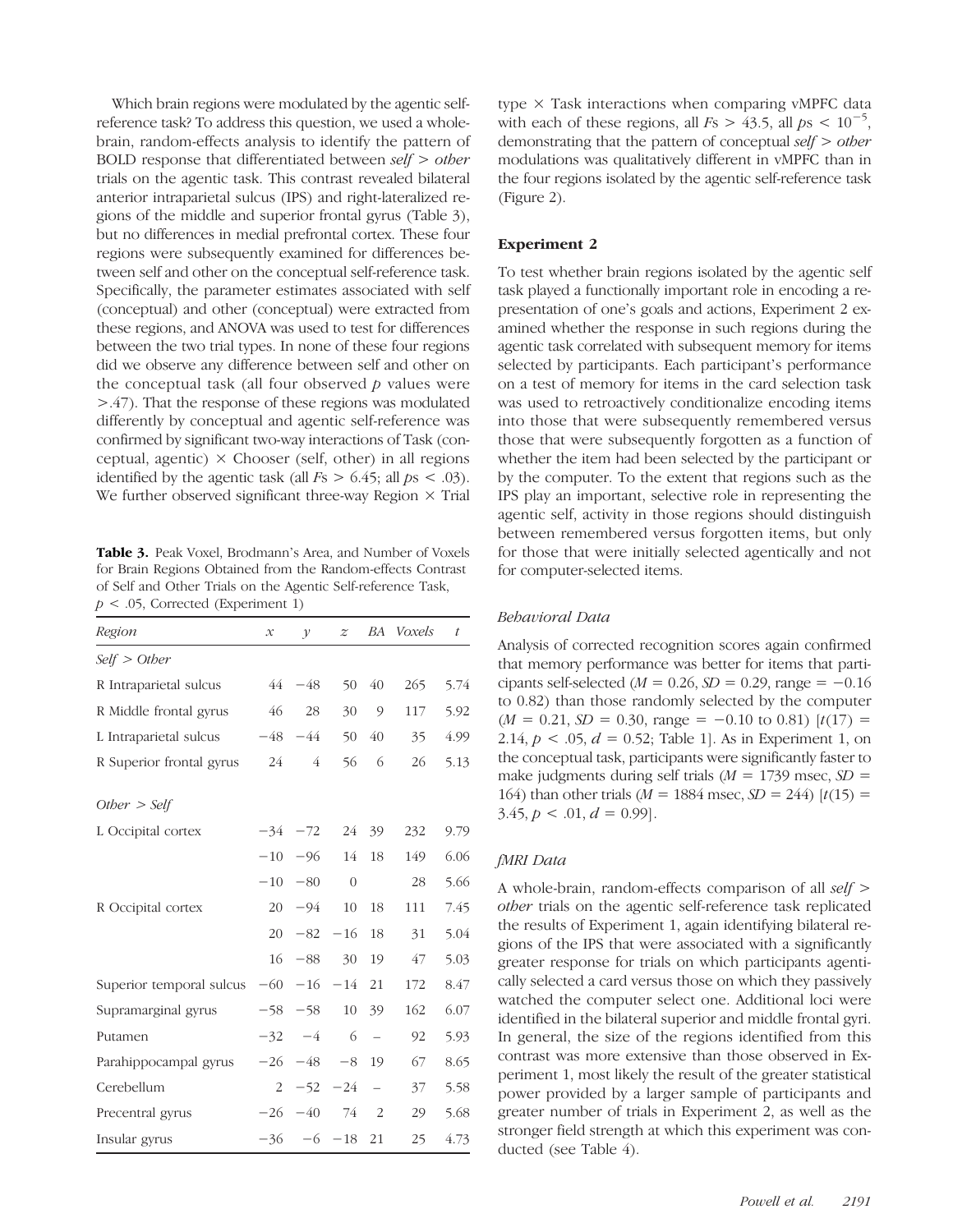Figure 2. Selected brain regions defined from the contrast of *self* > *other*, separately for the conceptual (top) and agentic (bottom) self-reference tasks in Experiment 1. Replicating earlier research, vMPFC differentiated between self and other on the conceptual task; however, no difference between trial types was observed in this region for the agentic task. Conversely, bilateral regions of the IPS differentiated between self and other trials on the agentic, but not the conceptual, self-reference task. The right side of each panel displays the parameter estimates associated with each of the four trial types (the bottom panel displays results from the right IPS). Error bars represent confidence interval for within-subject designs (Loftus & Masson, 1994).



Table 4. Peak Voxel, Brodmann's Area, and Number of Voxels for Brain Regions Obtained from the Random-effects Contrast of Self and Other Trials on the Agentic Self-reference Task,  $p < .05$ , Corrected (Experiment 2)

| Region                    | $\mathcal{X}% _{0}$ | $\mathcal V$ | $\boldsymbol{z}$ | BA | Voxels | $\bar{t}$ |
|---------------------------|---------------------|--------------|------------------|----|--------|-----------|
| Self > Other              |                     |              |                  |    |        |           |
| R Intraparietal sulcus    | 44                  | $-32$        | 44               | 40 | 1874   | 4.71      |
| L Intraparietal sulcus    | $-40$               | $-36$        | 46               | 40 | 1631   | 4.83      |
| L Superior frontal gyrus  | $-22$               | $-4$         | 54               | 6  | 1025   | 8.09      |
| L Middle frontal gyrus    | $-56$               | 10           | 38               | 9  | 379    | 4.56      |
| R Superior frontal gyrus  | 26                  | 4            | 62               | 6  | 334    | 4.48      |
| Anterior cingulate cortex | 12                  | 40           | 20               | 32 | 61     | 4.28      |
| Other $>$ Self            |                     |              |                  |    |        |           |
| L Occipital               |                     | $-14$ $-96$  | $-10$            | 17 | 231    | 4.36      |
|                           |                     | $-16 - 96$   | 20               | 19 | 76     | 6.75      |
| R Occipital               | 12                  | $-86$        | 32               | 19 | 124    | 3.94      |
| L Fusiform                | $-28$               | $-54$        | $-10$            | 19 | 60     | 6.28      |
| R Insula                  | 42                  | $-8$         | $-3$             | 13 | 50     | 3.56      |
| Anterior cingulate cortex | -6                  | 26           | $\overline{c}$   | 24 | 29     | 5.81      |

Using an automated search algorithm (R. Poldrack, University of California Los Angeles) to define regions of interest around local maxima identified from this contrast (peak voxels separated by a minimum of 8 mm), we examined whether activity in these areas was correlated with individuals' subsequent memory performance. For each participant, we segregated trials into those that were later remembered from those that were later forgotten as a function of whether items were agentically selected by participants or randomly selected by the computer (see Methods), resulting in four types of trials: self hits, self misses, other hits, and other misses. We then interrogated each of these regions using ANOVA procedures on the parameter estimates associated with each of these trial types to identify activity that was selectively correlated with subsequent memory performance for items agentically selected by the participants themselves, but not randomly selected by the computer. Specifically, such regions would be identified by three statistical features: (1) reliably greater BOLD response for self hits than self misses; (2) statistically indistinguishable response between other hits and other misses; and (3) a significant two-way interaction of Chooser (self, other)  $\times$  Memory performance (hit, miss). Four such regions were identified: extensive posterior areas of the left and right IPS as well as more restricted regions in the left middle and right superior frontal gyri (Table 5 and Figure 3).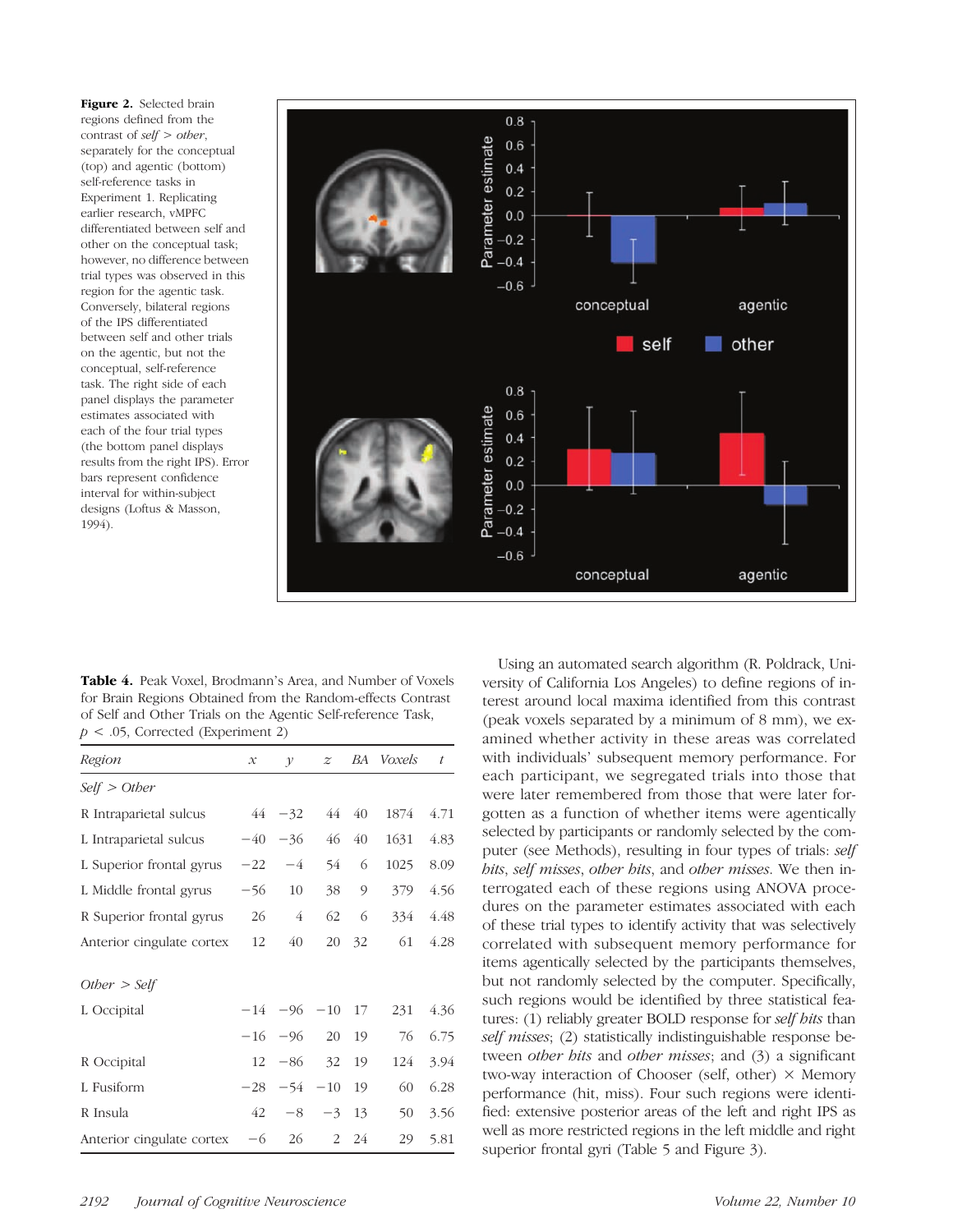| Region                   | $\mathcal{X}% _{0}$ | $\mathcal{Y}$ | $\boldsymbol{z}$ | Voxels | Self  | <b>Other</b> | <i>Interaction</i> |
|--------------------------|---------------------|---------------|------------------|--------|-------|--------------|--------------------|
| R Intraparietal sulcus   | 16                  | $-66$         | 50               | 382    | 0.016 | 0.767        | 0.012              |
|                          | 30                  | $-56$         | 54               | 354    | 0.009 | 0.698        | 0.013              |
|                          | 34                  | $-74$         | 42               | 286    | 0.029 | 0.974        | 0.010              |
|                          | 40                  | $-64$         | 56               | 207    | 0.005 | 0.487        | 0.010              |
|                          | 34                  | $-64$         | 30               | 159    | 0.012 | 0.569        | 0.004              |
| L Intraparietal sulcus   | $-16$               | $-68$         | 48               | 275    | 0.001 | 0.631        | 0.029              |
| L Middle frontal gyrus   | $-48$               | 32            | 32               | 62     | 0.003 | 0.971        | 0.014              |
|                          | $-40$               | 32            | 22               | 51     | 0.003 | 0.904        | 0.013              |
| R Superior frontal gyrus | 26                  | 4             | 62               | 297    | 0.047 | 0.883        | 0.021              |

Table 5. Brain Regions Obtained from the Contrast of Self > Other on the Agentic Self-reference Task (Experiment 2) that Also Demonstrated a Selective Correlation with Subsequent Memory for Self Trials

The three rightmost columns report p values associated with comparisons of hits and misses. The self and other columns report the significance level achieved by the t tests of self hits > self misses and other hits > others misses, respectively. The interaction column reports the significance level achieved by the two-way Chooser (self, other)  $\times$  Memory performance (hit, miss) interaction.

To confirm that memory performance on the agentic self-referential task was not likewise correlated with activity in vMPFC, we defined a region of interest from separate functional runs in which participants completed a conceptual self-reference task identical to that used in Experiment 1. Replicating earlier results, a region of vMPFC was identified from the contrast of self > other (MNI coordinates: 0, 46, 0). However, analysis of the response in this region during the agentic self-reference task revealed no significant differences between hits and misses for either self-selected or computer-selected items (both  $ps > .50$ ), demonstrating that vMPFC activity did not contribute to successful self-referential encoding for the agentic task (Figure 3).

Finally, we conducted an auxiliary random-effects, wholebrain analysis that identified regions demonstrating a significant two-way interaction of Target (self, other)  $\times$  Task (agentic, conceptual). This analysis provided confirmatory support for the results described above. A region of vMPFC (772 voxels centered at 4, 46, 2) showed significantly greater difference for self > other on the conceptual task than on the agentic task. Inversely, a region of the left IPS (325 voxels centered at  $-40, -42, 52$ ) showed significantly greater difference for self > other on the agentic than conceptual task. At a relaxed statistical threshold of  $p < .005$ , a comparable region of the right IPS was also observed (97 voxels centered at  $44, -32, 48$ ). The equivalent analysis for Experiment 1 did not yield any brain regions, most likely due to its reduced statistical power.

# DISCUSSION

Capitalizing on a well-characterized memory phenomenon the self-reference effect—results of two experiments demonstrated distinct neural bases underlying different forms of self-referential processing. Replicating a number of earlier studies of conceptual self-reference, Experiment 1 demonstrated that making judgments of one's own personality

traits (compared to those of another person) was associated with preferential modulation of vMPFC. However, activity in this region did not differentiate between self and other processing on a task that manipulated agentic aspects of self. Instead, self-involvement during the agentic choice task was associated with greater response in the IPS, a region previously linked to goal-directed action and motor planning. Experiment 2 extended these results by demonstrating that IPS activity during the initial agentic self-reference task was predictive of the mnemonic fate of items selected by participants. Words that went on to be remembered were associated with greater IPS response during the cardselection task than those that went on to be forgotten, but only if those words were "revealed" under cards actively selected by the participant (and not for those selected randomly by the computer). This correlation with subsequent memory suggests that, rather than being epiphenomenally "along for the ride," the IPS plays an active functional role in generating a sense of goal-directed authorship. In contrast, no such correlation between memory performance and neural response was observed in vMPFC, despite the fact that activity in this region has been shown previously to correlate with memory for items processed in reference to the conceptual self (Macrae et al., 2004).

Despite our subjective experience of being a coherent self, the current results suggest that some aspects of selfhood rely on distinct cognitive processes subserved by dissociable neural mechanisms. On the one hand, extant cognitive neuroscience findings have strongly linked MPFC to a variety of self-related processing in addition to knowledge of our own personality traits (i.e., conceptual self-reference). These include autobiographical memory (Maguire, 2001), monitoring one's own thoughts (Mason et al., 2007), reporting one's attitudes (Mitchell, 2009b), and the subjective experience of emotion (Phan et al., 2002), and have led to claims that"the self" engages a unique set of cognitive operations subserved specifically by MPFC (Schneider et al.,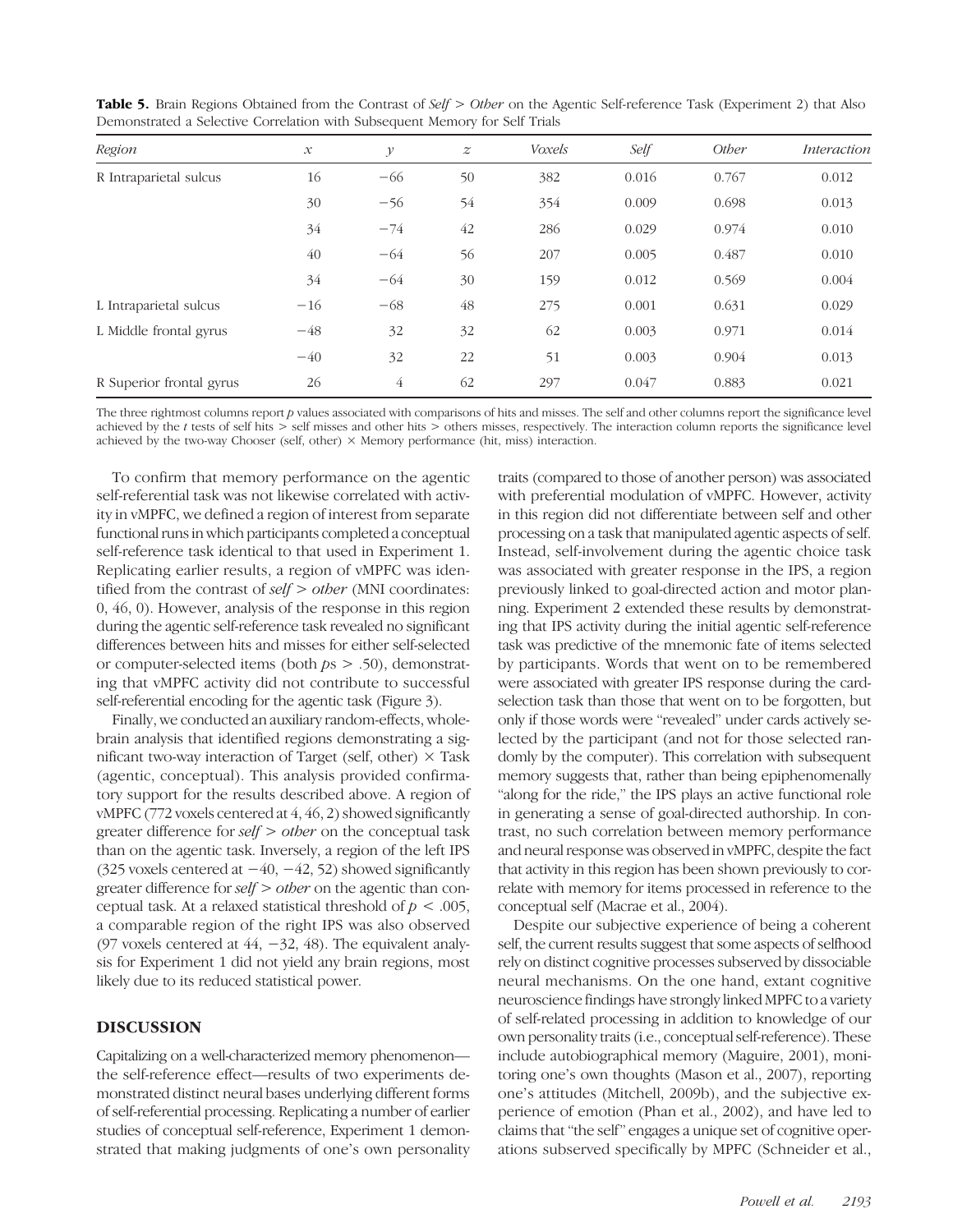Figure 3. Brain regions defined from the contrast of self > other, separately for the conceptual (top) and agentic (bottom) self-reference tasks in Experiment 2. The right side of both panels displays parameter estimates associated with trials on the agentic task, segregated by whether words were subsequently remembered (solid bars) or forgotten (striped bars). Replicating Experiment 1, vMPFC differentiated between self and other trials on the conceptual task but did not distinguish between trial types on the agentic task. Furthermore, vMPFC activity did not correlate with later memory for self or other trials on the agentic task. In contrast, bilateral regions of the IPS showed greater activation for self > other trials on the agentic self-reference task, and, moreover, activity in this region differentiated between items that were subsequently remembered (hits) versus forgotten (misses), but only for self trials on the agentic task. The bottom panel displays results from the right IPS.



2008; Uddin et al., 2007; Northoff & Bermpohl, 2004; cf. Gillihan & Farah, 2005). In contrast, the current study demonstrates that one central aspect of selfhood—the sense of being an active, voluntary, and free agent of change in the environment—does not rely on cortical midline structures such as MPFC. This pattern of results is consistent with the recently articulated hypothesis that MPFC subserves abstract, probabilistic, and "fuzzy" cognitive processes, such as those inherent in conceptual self-reference, the experience of emotion, and introspective awareness (Mitchell, 2009b). In contrast, MPFC contributes less to concrete, discrete, and specific mental operations of the kind needed to select a particular course of action and monitor its specific outcome in the environment. In the case of agentic selfprocessing as operationalized here, such discrete and specific processing appears instead to be subserved by the IPS.

Although the conceptual and agentic tasks clearly differed from each other in a number of ways, each was designed to isolate a discrete aspect of selfhood. As operationalized in dozens of studies since the 1970s (Symons & Johnson, 1997), the conceptual self-reference task manipulated whether perceivers introspected about their own personality traits and dispositions or judged those of a familiar, but not personally known, other. In contrast, following earlier work (Cloutier & Macrae, 2008), during the agentic selfreference task, participants either engaged in goal-directed action toward an idiosyncratically chosen item or watched passively as an item was selected randomly. The central question of interest in the current studies was whether these two ways of manipulating self-involvement (conceptual vs. agentic) rely on overlapping or dissociated neural substrates. Although differences between the two paradigms undermine any direct comparison between the conceptual and agentic tasks, the logic of the analyses used in both experiments obviates the need to contrast the tasks to each other. Global differences between the tasks, such as obvious disparities in the visual display or task instructions, were subtracted out by contrasting the self and other conditions from within the same task. As such, comparisons of interest focused on whether the process(es) isolated by the agentic task draws on the same underlying neural substrates as those isolated by the conceptual task. The observation of a three-way interaction of Task (conceptual, agentic)  $\times$  Target (self, other)  $\times$  Brain region (vMPFC, IPS) addressed this question without the need to compare the tasks to each directly, suggesting that the aspects of self isolated by the agentic task do not overlap completely with those aspects of self isolated by the conceptual task.

Likewise, the subsequent memory approach used in Experiment 2 further underscores the specificity of the cognitive processes isolated by these tasks. Such analyses have been used frequently in the memory literature to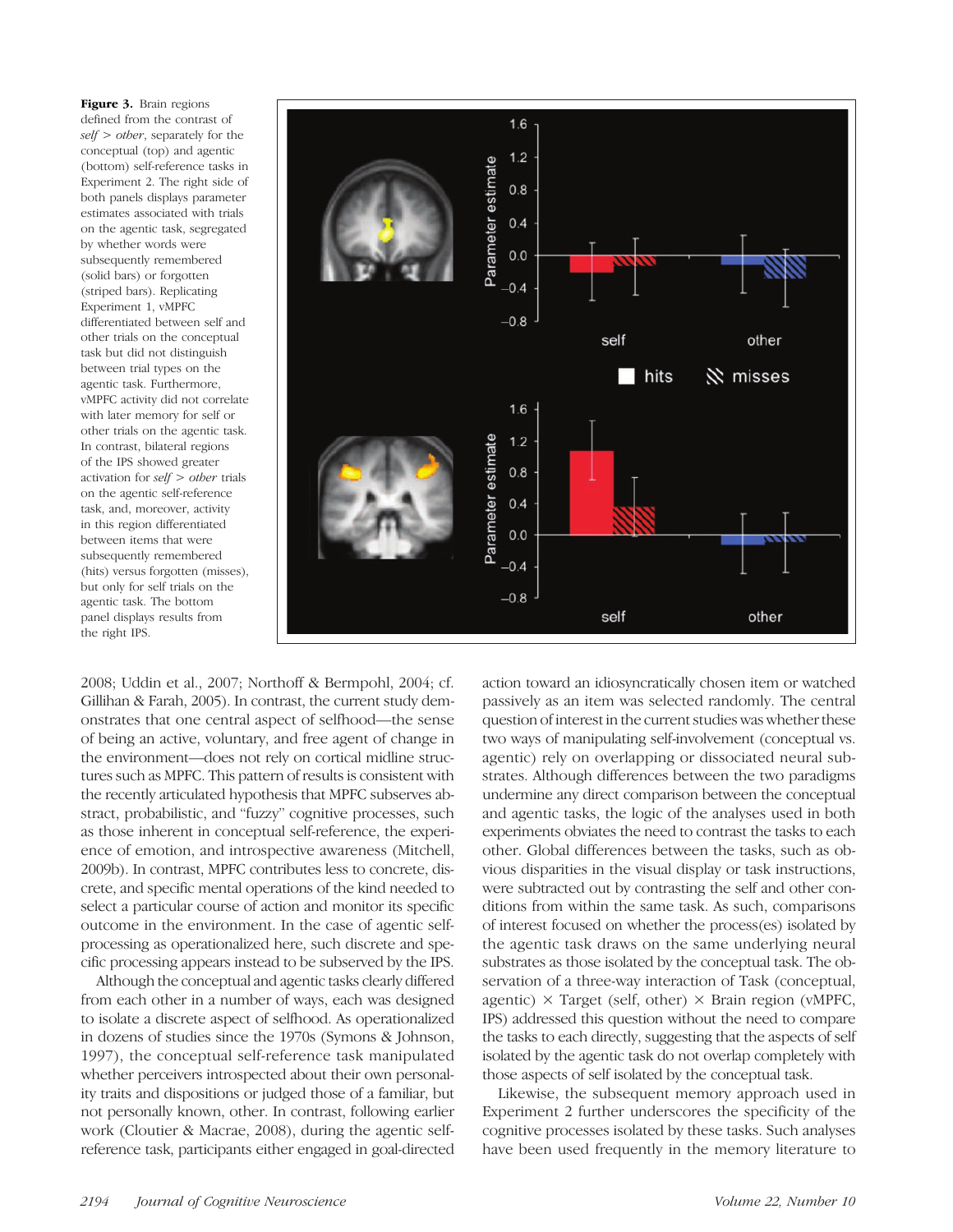distinguish brain regions that make significant processing contributions to task performance from those that are coactivated by the task for extraneous or peripheral reasons (Paller & Wagner, 2002; Wagner, Koutstaal, & Schacter, 1999). For example, although motor cortex might be engaged by an orienting task that requires a behavioral response, activity in this region would be unlikely to predict whether an item goes on to be remembered, because motor processing rarely contributes importantly to successful memory encoding. The current data capitalize on this aspect of the subsequent memory approach in two ways. First, our findings underscore the insensitivity of vMPFC to differences between agentic self and other. In addition to failing to distinguish self from other during the agentic task, vMPFC activity also failed to differentiate between remembered and forgotten items on the agentic task (regardless of chooser), suggesting that any vMPFC coactivity during the agentic task was not functionally important to task performance. More importantly, IPS activity was predictive of later memory for items actively chosen by the self, but not for "other" items. This result suggests that, rather than being modulated by the agentic task generally, IPS activity contributes selectively to memory for one's own actions. Taken together, these results suggest that the two self-referential tasks isolate distinct cognitive processes with distinct neural bases.

## Functional Basis of the "Agentic" Self

The link between representations of one's actions and the IPS has been presaged by a number of researchers. For example, in a series of studies, Grafton, Hamilton, and colleagues have demonstrated the role of the anterior IPS in maintaining a representation of the target of one's action and planning the motor commands needed to bring about an intended result (Grafton & Hamilton, 2007; Tunik, Rice, Hamilton, & Grafton, 2007; Hamilton & Grafton, 2006). For example, Hamilton and Grafton (2006) demonstrated that regions of the IPS were activated during the attribution of a particular goal by showing that these regions adapted to repeated actions directed at the same goal, responding less to a second reach for the same object than during the first one. Likewise, a number of other studies have found that regions in the IPS play an important role in working memory for both visuospatial and kinesthetic information related to one's own actions (Fiehler, Burke, Engel, Bien, & Rosler, 2008; Goodale & Milner, 1992). For example, Fiehler et al. (2008) showed that left IPS activity increased linearly as participants were obliged to maintain active representations of increasing numbers of recent actions. Together, these results suggest that the IPS may play an important role in representing one's goals and the means by which to realize them, and may therefore be engaged preferentially by situations in which one freely authors an action (i.e., in which the agentic self is engaged).

This interpretation is consistent with previous work by Cloutier and Macrae (2008), who found that active, free

choice was critical to producing better memory for selected items. When participants were denied the opportunity to choose a card by instead simply having one assigned to them, memory for such items was equivalent to those selected by another person. Future work will be needed to address whether preventing subjects from engaging in active, free choice would likewise reduce activation in the region of the IPS associated here with agentic selfreference. Although both the selection and execution of an action were not disentangled in the current study, we suspect that the IPS will contribute most prominently to situations in which participants actively choose a particular action from among equally possible alternatives.

Intriguingly, in addition to contributing to representations of one's own goal-directed actions, the IPS has been implicated in perceiving others' actions. A sizeable number of neuroimaging studies have characterized a "mirror neuron system" in the human brain (e.g., Buccino et al., 2001, 2004; Iacoboni et al., 1999). Such work has found that, although the most robust activity in the IPS accompanies execution of an action, there is also a measurable response in this region when participants merely observe someone else acting. However, in the current study, no modulation of IPS activity over baseline was observed during "other" trials on the agentic task. This observation is consistent with mirror neuron accounts, which suggest that regions implicated in mirroring (such as the IPS) will be engaged only when an individual has direct perceptual input (either visual or auditory) about the current goal-directed movements of another person. Because our participants did not directly perceive the movements of another person but were simply informed about the outcome of a choice that was not theirs, we strongly suspect that the IPS should not be modulated by the "other" condition of the agentic self task. This hypothesis is indirectly supported by the observation that IPS activity was functionally related to behavior (i.e., memory performance) only for agentically chosen self trials, but not passively viewed other trials.

Likewise, the specificity of the correlations between IPS activity and subsequent memory rules out an important class of alternative explanations for these results. Although one might expect participants to devote greater attention to trials on which they select a card themselves (than those on which a card is randomly selected), the fact that the subsequent memory effect in the IPS was observed only for self-selected items makes it unlikely that activity in this region indexed global differences in attention between the two conditions. If IPS activity reflected greater attention to self items, and if such enhanced attention supports better memory encoding for those items, then IPS activity would have also distinguished those other-selected items to which participants paid close attention, and thus, later remembered from those to which participants attended superficially and therefore forgot. However, the selective relation between IPS activity and memory only for self items suggests that this region contributes specifically to cognitive processes important for representing the targets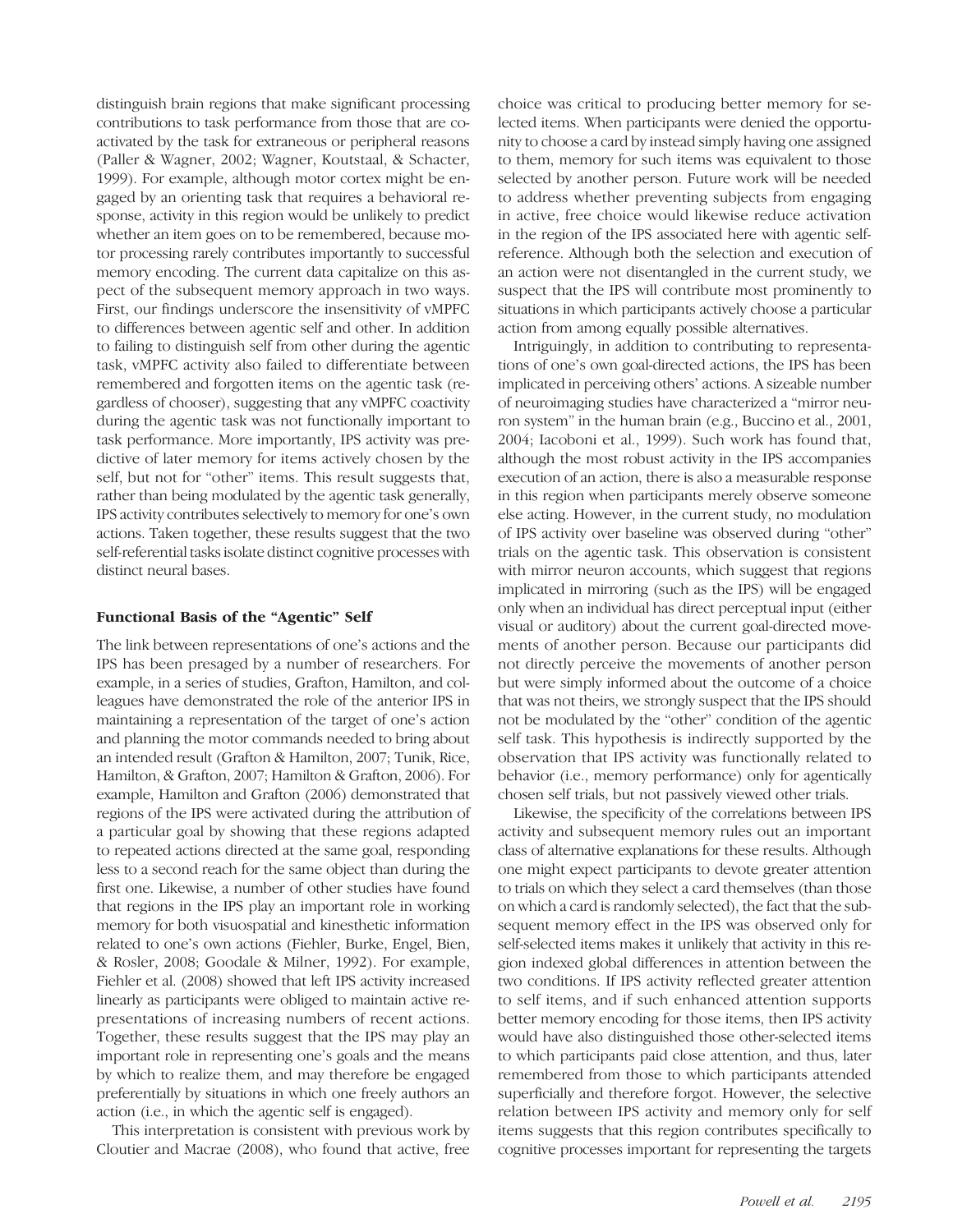of one's own actions. Moreover, that this subsequent memory effect was not observed in brain areas typically implicated in deeper levels of encoding—such as inferior frontal and medial temporal regions (Otten, Henson, & Rugg, 2001)—suggests that the current operationalization of agentic self-reference did not simply produce more elaborative, "deeper" encoding of chosen information.

#### **Conclusion**

Although the current results suggest the separability of two components of the self, they do not address the question of whether these two components are instantiated by cognitive mechanisms dedicated exclusively to self-processing. In a recent review, Gillihan and Farah (2005) pointed out that many cognitive mechanisms seem to be involved in self-referential processing, not all of which may be devoted solely to the self. Nevertheless, the current research suggests that different aspects of the self rely on distinct neural systems and, moreover, that these different systems can each independently support common effects of selfinvolvement such as enhanced memory for items relevant to the self. Although we have focused on two particular components of our self representations—the conceptual and agentic selves—other commentators have discussed a number of other potential candidates for dissociable aspects of the self. For example, in one influential treatment, Neisser (1988) described a number of distinct components of selfhood, such as a "conceptual self" that represents our understanding of our own personality traits and dispositions; an "ecological self" that represents our sense of authoring our own actions in the environment (similar to what we have here called the "agentic self"); a "narrative self" that maintains our sense of personal history and autobiographical memory; and a "social self" that reflects an understanding of our roles, obligations, and rights as individuals with a specific place in our social networks (also see Boyer et al., 2005; Gallagher, 2000). These proposed aspects of the self are fertile ground for future research, including investigations aimed at characterizing dissociable cognitive mechanisms that support these forms of self-processing. We hope that future work will elucidate how these multiple aspects of selfhood are bound together into the coherent sense of a unitary self that marks healthy human cognition.

#### Acknowledgments

We thank D. L. Ames and A. Jenkins for their advice and assistance. This work was supported by the National Science Foundation (BCS 0642448). Data were collected at the Athinoula A. Martinos Center for Biomedical Imaging, which is supported by the National Center for Research Resources (P41RR14075) and the MIND Institute.

Reprint requests should be sent to Prof. Jason P. Mitchell, Department of Psychology, Harvard University, Northwest Science Building, 52 Oxford Street, Cambridge, MA 02138, or via e-mail: jason\_mitchell@harvard.edu.

#### **REFERENCES**

- Ames, D. L., Jenkins, A. C., Banaji, M. R., & Mitchell, J. P. (2008). Taking another's perspective increases self-referential neural processing. Psychological Science, 19, 642–644.
- Bowers, G. H., & Gilligan, S. G. (1979). Remembering information related to one's self. Journal of Research in Personality, 13, 420–432.
- Boyer, P., Robbins, P., & Jack, A. I. (2005). Varieties of self-systems worth having. Consciousness and Cognition, 14, 647–660.
- Brewer, J. B., Zhao, Z., Desmond, J. E., Glover, G. H., & Gabrieli, J. D. (1998). Making memories: Brain activity that predicts how well visual experience will be remembered. Science, 281, 1185–1187.
- Buccino, G., Binkofski, F., Fink, G. R., Fadiga, L., Fogassi, L., Gallese, V., et al. (2001). Action observation activates premotor and parietal areas in a somatotopic manner: An fMRI study. European Journal of Neuroscience, 13, 400–404.
- Buccino, G., Vogt, S., Ritzl, A., Fink, G. R., Zilles, K., Freund, H. J., et al. (2004). Neural circuits underlying imitation learning of hand actions: An event-related fMRI study. Neuron, 42, 323–334.
- Buckner, R. L., & Carroll, D. C. (2007). Self-projection and the brain. Trends in Cognitive Sciences, 11, 49–57.
- Cloutier, J., & Macrae, C. N. (2008). The feeling of choosing: Self-involvement and the cognitive status of things past. Consciousness and Cognition, 17, 125–135.
- Dale, A. M. (1999). Optimal experimental design for event-related fMRI. Human Brain Mapping, 8, 109–114.
- D'Argembeau, A., Ruby, P., Collette, F., Degueldre, C., Balteau, E., Luxen, A., et al. (2007). Distinct regions of the medial prefrontal cortex are associated with self-referential processing and perspective taking. Journal of Cognitive Neuroscience, 19, 935–944.
- Davachi, L., Mitchell, J. P., & Wagner, A. D. (2003). Multiple routes to memory: Distinct medial temporal lobe processes build item and source memories. Proceedings of the National Academy of Sciences, U.S.A., 100, 2157–2162.
- Doody, R. S., & Jankovic, J. (1992). The alien hand and related signs. Journal of Neurology, Neurosurgery and Psychiatry, 55, 806–810.
- Feinberg, T. E., Schindler, R. J., Flanagan, N. G., & Haber, L. D. (1992). Two alien hand syndromes. Neurology, 42, 19–24.
- Fiehler, K., Burke, M., Engel, A., Bien, S., & Rosler, F. (2008). Kinesthetic working memory and action control within the dorsal stream. Cerebral Cortex, 18, 243–253.
- Frith, C. (2005). The self in action: Lessons from delusions of control. Consciousness and Cognition, 14, 752–770.
- Gallagher, S. (2000). Philosophical conceptions of the self: Implications for cognitive science. Trends in Cognitive Sciences, 4, 14–21.
- Gillihan, S. J., & Farah, M. J. (2005). Is self special? A critical review of evidence from experimental psychology and cognitive neuroscience. Psychological Bulletin, 131, 76–97.
- Goodale, M. A., & Milner, A. D. (1992). Separate visual pathways for perception and action. Trends in Neurosciences, 15, 20–25.
- Grafton, S. T., & Hamilton, A. F. (2007). Evidence for a distributed hierarchy of action representation in the brain. Human Movement Science, 26, 590–616.
- Hamilton, A. F., & Grafton, S. T. (2006). Goal representation in human anterior intraparietal sulcus. Journal of Neuroscience, 26, 1133–1137.